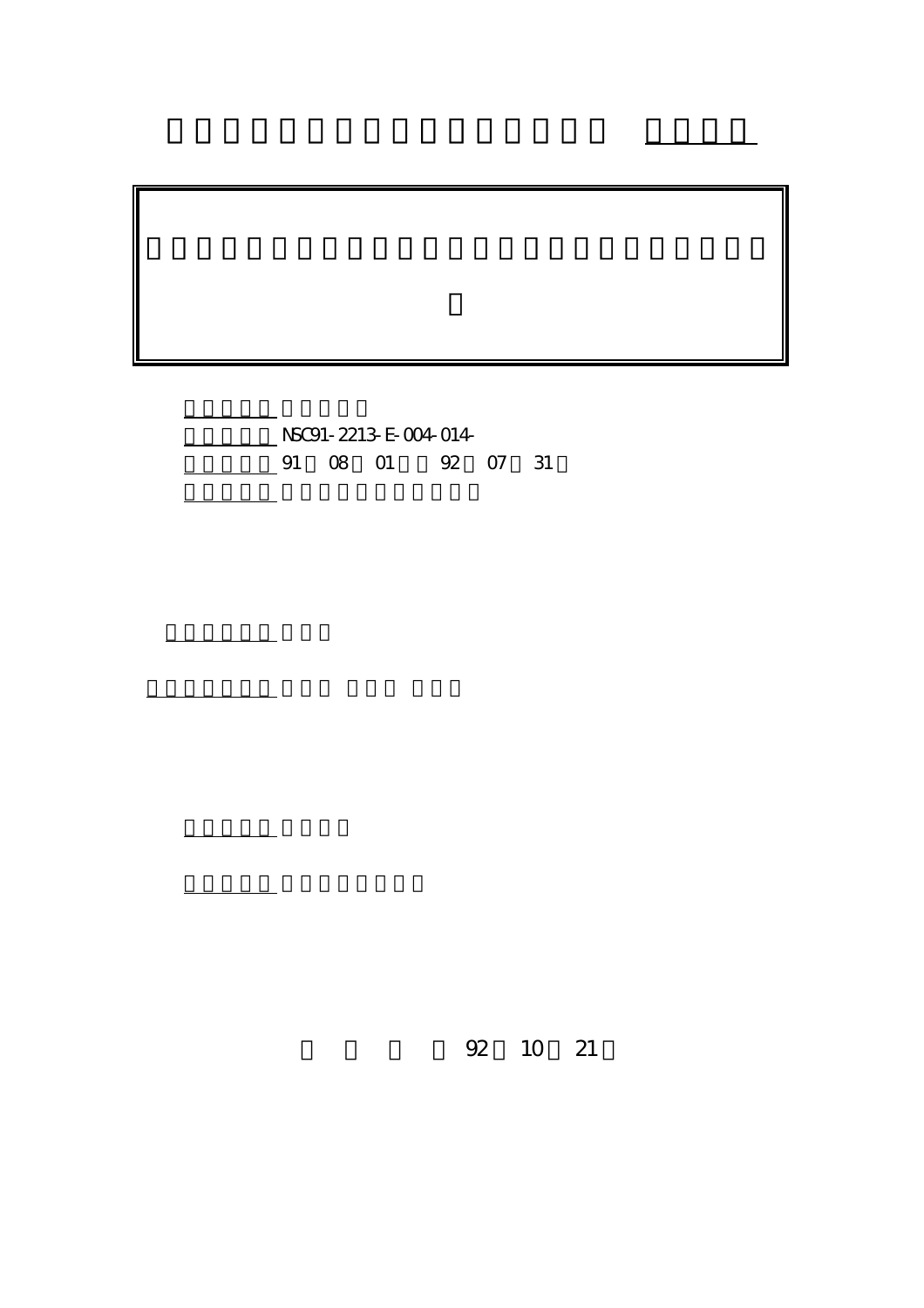## (Trust Verification Through Digital Certificates for Open Agent E-Services Environment)

NSC 91-2213-E-004-014 計畫期限: 91/08/01 – 92/07/31

 $[1]$ 

web services

(trust ontology)

 (Agent Communication Language, ACL) RuleML  $[3][5][7][10][11]$ 2001 Autonomous Agents, Montreal, Canada  $[8]$ 2003 The Seventh International Conference on Knowledge-Based Intelligent Information & Engineering Systems [9]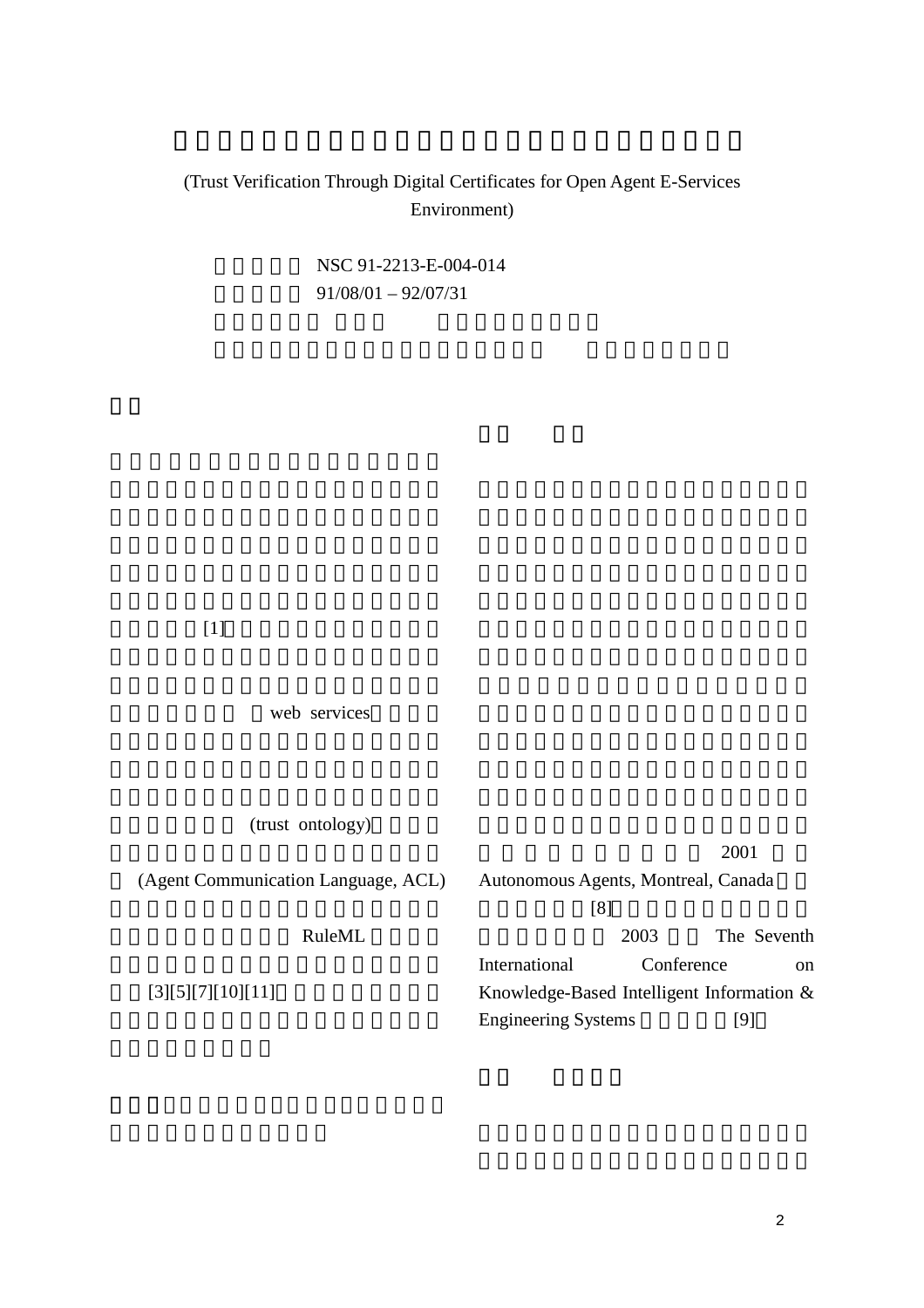## (Agent-Oriented Public Key

Infrastructure)

 $[11]$ 

 $[2][4]$ 

RuleML

 $[2]$ 

P2P (peer to peer)